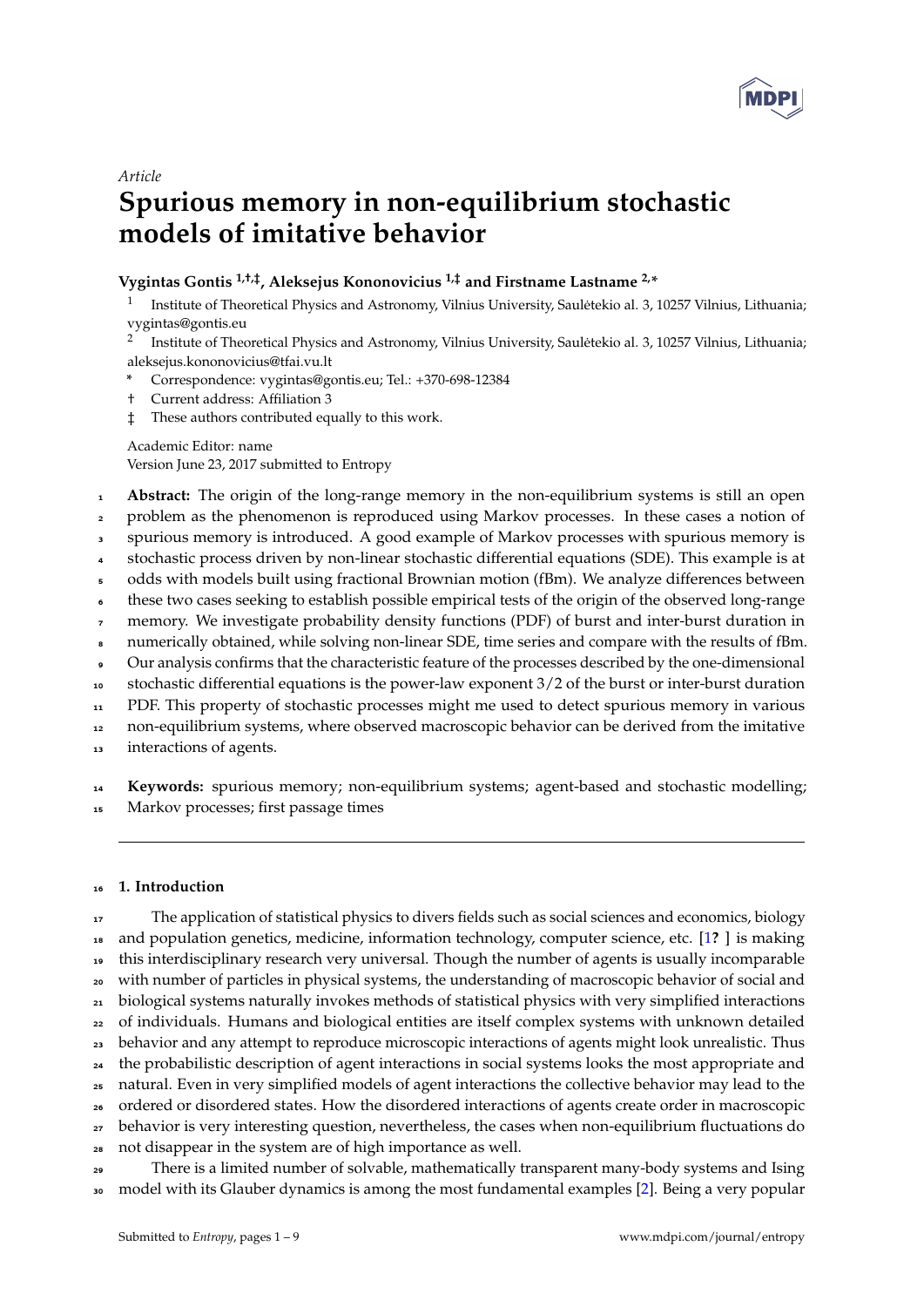31 tool for the investigation of transition from order and disorder states, Ising model is solvable only in

- <sup>32</sup> one-dimensional case and local interactions of spins [**?** ]. Nevertheless, Ising model is useful to the
- <sup>33</sup> modeling of opinion and population dynamics and gives motivation to many other applications of
- <sup>34</sup> statistical mechanics [**?** ]. It is possible to simplify pairwise interactions of agents in the way, which
- <sup>35</sup> leads to the solvable cases of many body systems in any dimension. The voter model is a good example
- <sup>36</sup> of such social system widely used in modeling of opinion dynamics and population genetics [\[3](#page-7-2)[–5\]](#page-7-3).
- <sub>37</sub> In one-dimensional case the voter model coincides with one-dimensional Glauber dynamics and can be considered in other dimensions and various topologies of agent interactions. The standard voter
- <sup>39</sup> model converges to the consensus of opinions and this is related with two circumstances: local nature
- <sup>40</sup> of interactions and imitation of neighbor opinion without idiosyncratic decision making. From our
- <sup>41</sup> point of view, the case of global agent interactions or system running on the randomly generated
- <sup>42</sup> network, including idiosyncratic switching of opinions, is of great importance as exhibits continuing
- <sup>43</sup> stochastic fluctuations in collective behavior [**?** ]. The evolution of such system can be written as the
- <sup>44</sup> Focker-Planck equation or as a non-linear SDE for population evolutions and can be seen as a special
- 45 case of voter model [\[6,](#page-7-4)[7\]](#page-7-5), of Moran model [\[1\]](#page-7-0) or of Kirman's model [\[8](#page-7-6)[,9\]](#page-7-7). The continuing fluctuations

<sup>46</sup> in such a non-equilibrium system with imitative behavior of agents exhibit very general power-law 47 scaling properties including spurious memory applicable to social [\[10\]](#page-7-8), financial [\[11](#page-7-9)[–13\]](#page-7-10) or biological

48  $[1]$  systems.

<sup>49</sup> Here we investigate the long-range memory property, which might originate from the true long-range memory process with correlated increments such as the fractional Brownian motion (fBm)  $[14–16]$  $[14–16]$  or from the stochastic processes with non-stationary uncorrelated increments [\[15](#page-7-13)[–18\]](#page-7-14). There is a fundamental problem to find out which of the possible alternatives, fBm or diffusive processes <sup>53</sup> with non-stationary increments, is in the origin of observed long-range memory. Here we employ the dependence of first passage time PDF on Hurst parameter *H* for the fBm [\[19](#page-7-15)[,20\]](#page-7-16) and apparently different behavior for non-linear diffusive processes [\[21\]](#page-7-17). This explains that the long-range memory

- <sup>56</sup> present in social, financial and biological systems can arise from non-linear agent interactions and
- 57 non-linear transformations of the population time series.

<sup>58</sup> In Section **??** we present the short theoretical background for our empirical investigation, in <sup>59</sup> Section **??** we deal with empirical data from Forex and in Section **??** we discuss and conclude results.

#### <sup>60</sup> **2. Non-equilibrium stochastic fluctuations arising from the imitative behavior of agents**

One agent (particle) jump Markov processes have become an efficient tool in modeling of physical, biological and social systems [\[1](#page-7-0)[,10,](#page-7-8)[22\]](#page-7-18). The microscopic behavior of agent is replaced by continuous time Markov processes with specified transition rates. In the system with large number of agents *N* and two choices of opinion or state, for example (0,1), there are two possible one step (birth-death) changes of system macroscopic state: a) the number of agents *n* in state 1 increases or b) decreases. Such a simple but general enough definition of opinion or population dynamics can be specified by two transition rates

$$
p(n \to n + 1) = (N - n)\mu_1(n, N) \equiv p^+(n, N),
$$
\n(1)

<span id="page-1-0"></span>
$$
p(n \to n-1) = n\mu_2(n, N) \equiv p^-(n, N).
$$
 (2)

These rates define the master equation for PDF of macroscopic state evolution  $P(n, t)$ 

$$
\frac{\partial P(n,t)}{\partial t} = p^+(n-1,N)P(n-1,t) + p^-(n+1,N)P(n+1,t) - (p^+(n,N) + p^-(n,N))P(n,t). \tag{3}
$$

In the limit of high *N* values one can introduce normalized variable  $x = \frac{n}{N}$  and write Fokker-Planck equation for PDF evolution

$$
\frac{\partial P(x,t)}{\partial t} = \frac{\partial}{\partial x} \left[ x\mu_2 - (1-x)\mu_1 \right] P(x,t) + \frac{1}{2N} \frac{\partial^2}{\partial x^2} \left[ (1-x)\mu_1 + x\mu_2 \right] P(x,t), \tag{4}
$$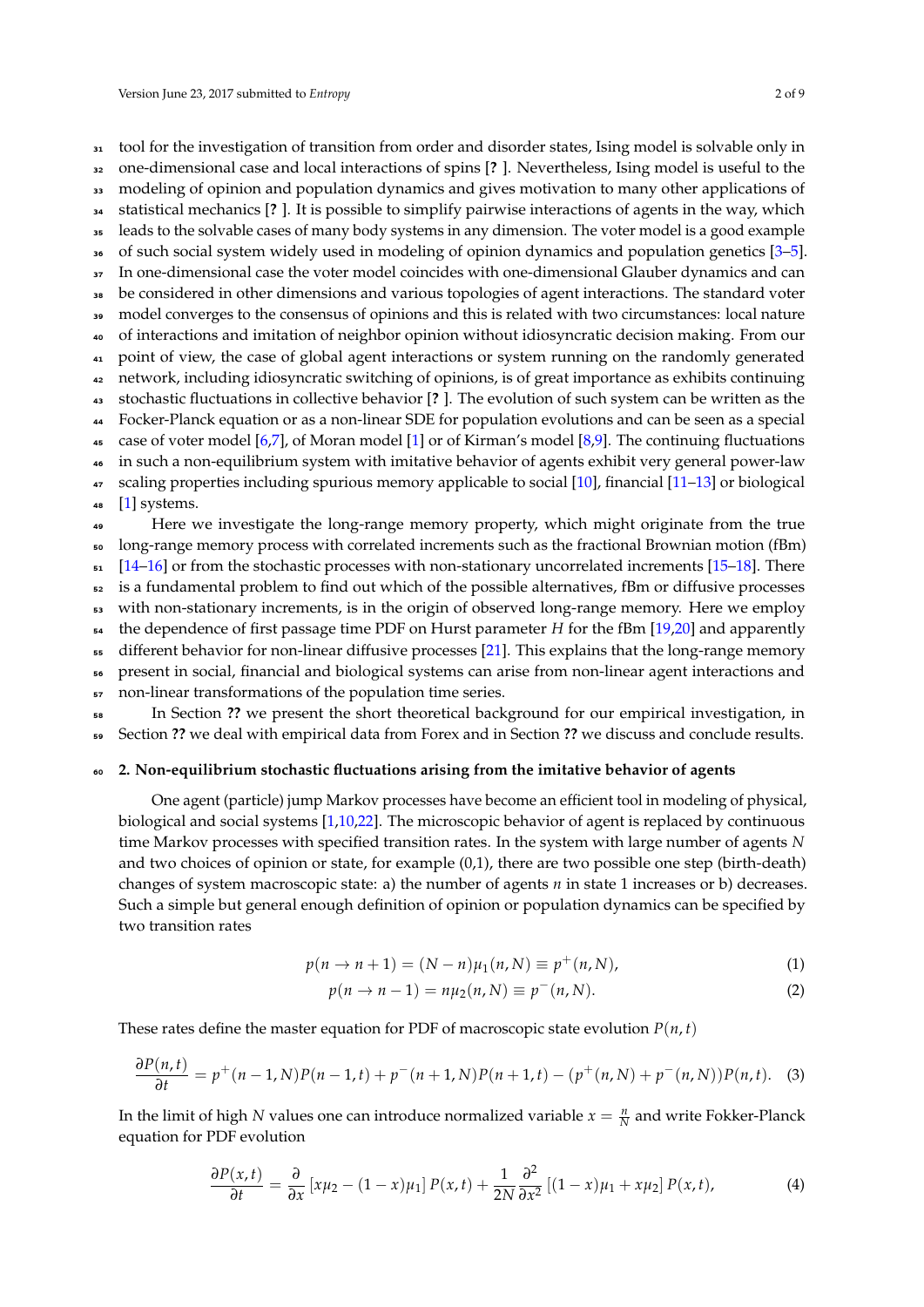which can be associated with Ito stochastic differential equation for *x*

<span id="page-2-1"></span>
$$
dx = ((1 - x)\mu_1 - x\mu_2) dt + \sqrt{\frac{(1 - x)\mu_1 + x\mu_2}{N}} dW,
$$
\n(5)

where *W* is the Wiener noise. One gets very well known result Kirman's model with global coupling of agents or interaction defined on the random Erdos-Renyi network, when rates are defined as follows [\[8](#page-7-6)**?** ]

$$
\mu_1(n, N) = \sigma_1 + Nhx,\tag{6}
$$

$$
\mu_2(n, N) = \sigma_2 + Nh(x - 1). \tag{7}
$$

The same equations of macroscopic modeling can be attributed to the voter model with idiosyncratic agent transitions and global interactions [**?** ]. Kirman's model with global coupling of agents leads to the very general case in opinion and population dynamics retaining dynamic and stochastic parts of evolution in the limit  $N \to \infty$ . This is ensured by the same form of herding (imitation) term in both transition rates *Nhx*(1 − *x*) and its linear dependence on *N*. The relaxation term in SDE does not depend on herding and idiosyncratic terms vanish in diffusion part of SDE. Model can be generalized introducing non-linear dependence of time scale on macroscopic variable *x*, as was proposed in the modeling of finance to account variable trading activity [\[23\]](#page-8-0). Such additional non-linearity of the system probably is common feature of the real world. From our point of view this might be considered as a source of spurious memory, which has to be identified from the empirical data of real social, biological or physical systems. Lets generalize Kirman's transition rates retaining some mathematical symmetry and adding some additional non-linearity quantified by parameter *α*

<span id="page-2-0"></span>
$$
\mu_1(n, N) = (\sigma_1 + Nhx)x^{-\alpha}(1 - x)^{-\alpha},
$$
\n(8)

$$
\mu_2(n, N) = (\sigma_2 + Nh(x-1))x^{-\alpha}(1-x)^{-\alpha}.
$$
\n(9)

<sup>61</sup> Certainly, there are other choices how to introduce additional non-linearity into transition rates, but

<sup>62</sup> this one is very well suited for our needs in this contribution. This generalization assumes that activity

<sup>63</sup> of agents to interact can depend on the macroscopic state *x* of the whole system.

As we can see from Eqs. [\(2-](#page-1-0)[9\)](#page-2-0) agent-based models with non-linear interactions can lead to the macroscopic description by a non-linear SDEs, which represent the class of Markov processes. After some additional transformation of the signal such Markov series can be represented by following or a similar form[\[24](#page-8-1)[,25\]](#page-8-2)

<span id="page-2-3"></span>
$$
dx = \left(\eta - \frac{\lambda}{2}\right) x^{2\eta - 1} dt + x^{\eta} dW.
$$
 (10)

This Eq. has just two parameters: *η* as exponent of noise multiplicativity and *λ* as exponent of power-law PDF. In many publications it was justified that this class of SDE generates the time series with the power-law behavior of stationary PDF and PSD [\[25\]](#page-8-2),

<span id="page-2-4"></span>
$$
p(x) \sim x^{-\lambda}
$$
,  $S(f) \sim \frac{1}{f^{\beta}}$ ,  $\beta = 1 + \frac{\lambda - 3}{2\eta - 2} = 2H + 1$ . (11)

It was demonstrated by many authors [] that Kirman's model is suitable to model return in financial markets defined as proportional to  $y = \frac{x}{1-x}$ . This is the reason we are more interested in series generated by such transformation of agent population. Though other non-linear transformations of *x* leading to very big fluctuations of the signal might be responsible for the appearance of spurious memory as well. We can write SDE for *y*, when *x* is generated by SDE [\(5\)](#page-2-1) with rates *η* defined by Eq. [\(9\)](#page-2-0)

<span id="page-2-2"></span>
$$
dy = \left(\varepsilon_1 y^{-\alpha} + (2 - \varepsilon_2) y^{1 - \alpha}\right) (y + 1)^{2\alpha + 1} dt + \sqrt{2y^{1 - \alpha}} (y + 1)^{\alpha + 1} dW,\tag{12}
$$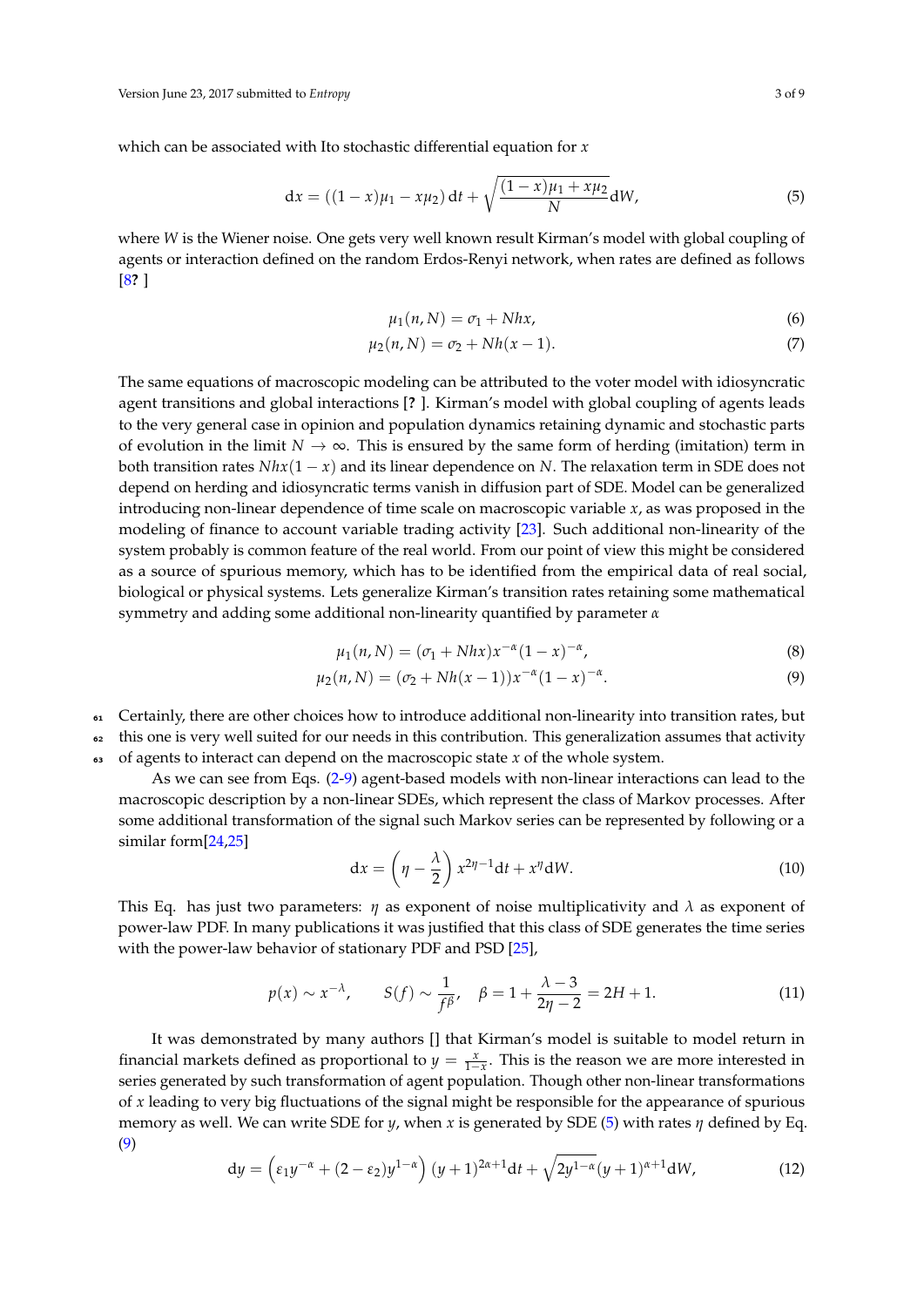<span id="page-3-0"></span>

**Figure 1.** Fragment of time series (a), obtained by solving SDE [\(5\)](#page-2-1) with  $\mu$  given by Eq. [\(9\)](#page-2-0), (b) PDF and (c) PSD of the same time series (red curves). Black curves in (b) and (c) represent theoretical fits: (b)  $\mathcal{B}e(\epsilon_1,\epsilon_2)$  PDF and (c)  $1/f^2$  trend line. Parameter set used in numerical simulation:  $\alpha=2$ ,  $\epsilon_1=\epsilon_2=0$ .

<span id="page-3-1"></span>

**Figure 2.** Fragment of the transformed time series (a), same as in Fig. [1,](#page-3-0) (b) PDF and (c) PSD of the same transformed time series (red curves). Black curves in (b) and (c) represent theoretical fits: (b)  $\sqrt{ }$ *x* 1−*x*  $\big)^{-3}$ trend line and (c)  $1/f$  trend line.

Note that we scaled time here replacing  $\varepsilon_1 = \frac{\sigma_1}{h}$  and  $\varepsilon_2 = \frac{\sigma_2}{h}$ . Eq. [\(12\)](#page-2-2) has a unique symmetry regarding definition of *y* or its transformation  $y \to \frac{1}{y}$ . This is important as we seek to retain the symmetry in burst and inter-burst duration statistics. It is worth to note, that Eq. [\(12\)](#page-2-2) for high values of variable  $y \gg 1$  belongs to class of non-linear SDEs [\(10\)](#page-2-3) and parameters are related as follows

<span id="page-3-2"></span>
$$
\eta = \frac{3+\alpha}{2},\tag{13}
$$

$$
\lambda = 2(\eta + \varepsilon_2 - 2) = \varepsilon_2 + \alpha + 1. \tag{14}
$$

<sup>64</sup> Given description of imitative behavior in agent systems can prove that non-linear functions of agent

<sup>65</sup> population exhibit power-law statistics, including long-range memory, which we consider as a case

<sup>66</sup> of spurious memory. Derived power-law properties can be confirmed by numerical calculations, see

67 elsewhere about methods we use to solve numerically non-linear SDEs []. In Fig. [1](#page-3-0) we demonstrate

68 excerpt of the imitative behavior signal  $x(t)$  (a), its stationary PDF (b) and PSD (c). Note that diffusion

here is restricted in the region 0 < *x* < 1 and PSD is *S<sup>x</sup>* ∼ 1/ *f* 2 <sup>69</sup> . Only after non-linear transformation *r* of the stochastic signal  $y = \frac{x}{1-x}$ , see Fig. [2,](#page-3-1) PSD becomes 1/ *f* like and stationary PDF has power-law

<sup>71</sup> tail as given by Eq. [\(14\)](#page-3-2). From our point of view such spurious long-range memory might originate in

<sup>72</sup> many social systems with imitative behavior of agents and continuing stochastic agent population

<sup>73</sup> or opinion dynamics. First of all such approach has to be considered as an explanation of observed

<sup>74</sup> long-range memory in finance []. In the next section we investigate the PDF of first passage times

<sup>75</sup> seeking to demonstrate that such long-range memory property is different from the case of fBm.

## <sup>76</sup> **3. PDFs of burst and inter-burst duration in stochastic model of imitative behavior**

<sup>77</sup> The class of SDEs [\(10\)](#page-2-3) describes multifractal stochastic processes [\[26\]](#page-8-3) with non-stationary  $78$  increments [\[15](#page-7-13)[,16\]](#page-7-12), power-law auto-correlation and PSD [\(11\)](#page-2-4) and unlike for processes with correlated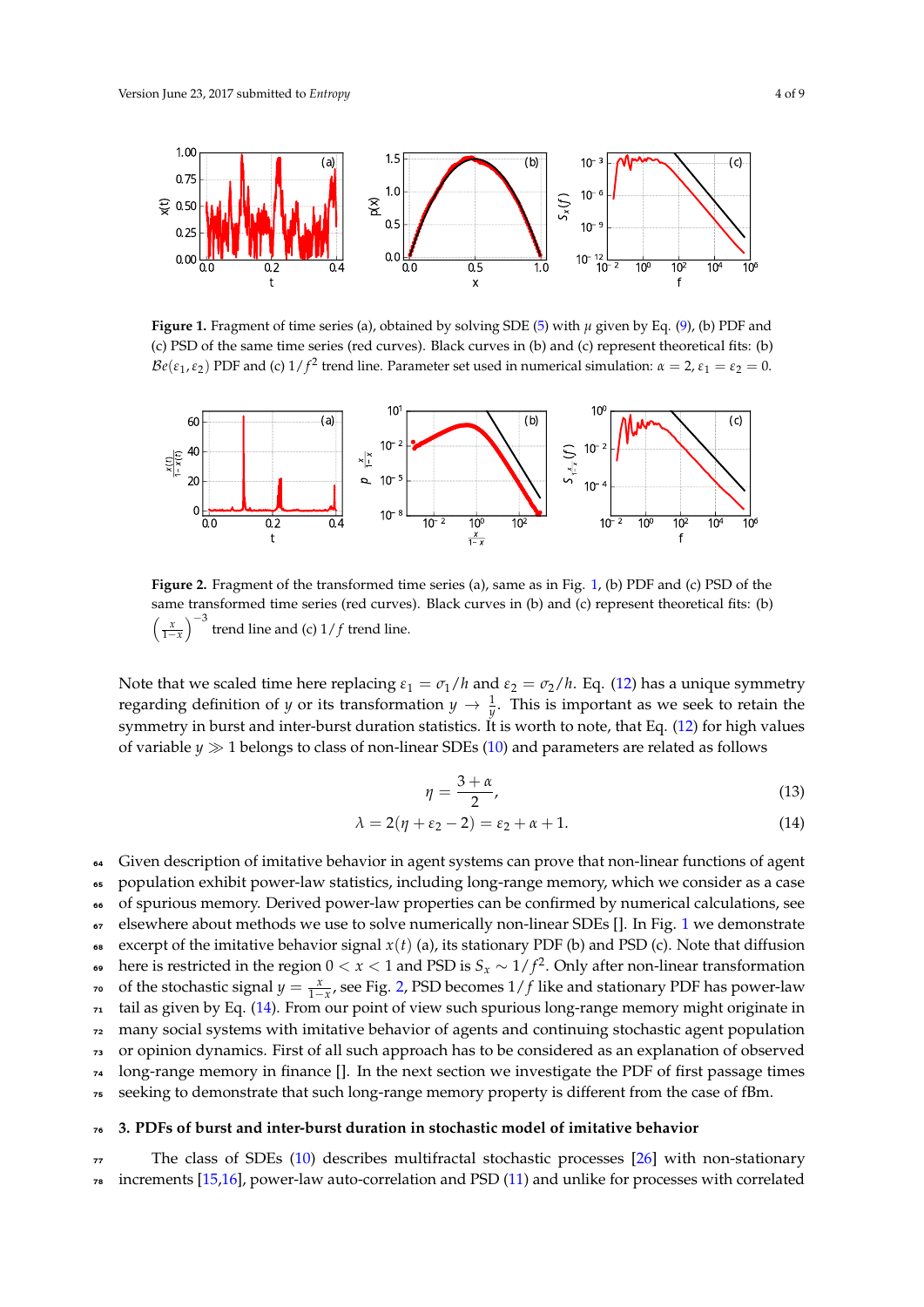<span id="page-4-0"></span>

**Figure 3.** Exemplary fragment of a generic time series. Three threshold, *hx*, passage events, *t<sup>i</sup>* , are shown. Thus burst duration *T* can be defined as  $T = t_2 - t_1$  and inter-burst duration  $\theta$  can be defined  $\text{as } \theta = t_3 - t_2.$ 

<sup>79</sup> increments such as fBm, this class can be considered as having spurious memory. Here we <sup>80</sup> will demonstrate clear distinction between these two different models with correlated (fBm) and 81 uncorrelated (NSDE) increments. The idea of such distinction is based on the PDF of first return times 82 of stochastic processes  $x(t)$  with absorbing boundary at some threshold level  $x = h$ . Ding and Yang

83 have considered the problem for fBm as a first return time [\[19\]](#page-7-15).

One can define two distinct threshold passage events – one describes return to the threshold from above, while the other describes return to the threshold from below. We consider burst duration as the amount of time series spend above the threshold (starts with passage from below and ends with passage from above;  $T = t_2 - t_1$  in Fig. [3\)](#page-4-0). While the inter-burst duration can be introduced as the amount of time series spent below the threshold (starts with passage from above and ends with passage from below;  $\theta = t_3 - t_2$  in Fig. [3\)](#page-4-0). In the time series of fBm PDFs of burst and inter-burst duration coincide and can be written as [\[19,](#page-7-15)[20\]](#page-7-16)

<span id="page-4-2"></span><span id="page-4-1"></span>
$$
p(T) \sim T^{H-2}.\tag{15}
$$

The Hurst parameter *H*, defining the exponent of power-law PDF *H* − 2, coincides with the corresponding exponent for other one-dimensional Markov processes only when  $H = \frac{1}{2}$  [\[5](#page-7-3)[,27](#page-8-4)[–29\]](#page-8-5). It was demonstrated in [\[21\]](#page-7-17) that burst and inter-burst duration can be defined through the first passage problem with initial value  $x_0$  infinitesimally near the threshold  $h$ . There the burst duration for the non-linear SDEs [\(10\)](#page-2-3) was considered. The asymptotic behavior of time *T* PDF can be written in rather transparent form

$$
p_{h_x}^{(\nu)}(T) \sim T^{-3/2}, \quad \text{for} \quad 0 < T \ll \frac{2}{(\eta - 1)^2 h_x^{2(\eta - 1)} j_{\nu,1}^2},\tag{16}
$$

$$
p_{h_x}^{(\nu)}(T) \sim \frac{1}{T} \exp\left(-\frac{(\eta - 1)^2 h_x^{2(\eta - 1)} j_{\nu,1}^2 T}{2}\right), \quad \text{for} \quad T \gg \frac{2}{(\eta - 1)^2 h_x^{2(\eta - 1)} j_{\nu,1}^2}.\tag{17}
$$

<sup>84</sup> Here,  $\nu = \frac{\lambda - 2\nu + 1}{2(\eta - 1)}$ , and  $j_{\nu,1}$  is a first zero of a Bessel function of the first kind. The power-law behavior  $\frac{1}{16}$  with exponent  $\frac{3}{2}$  in Eq. [\(16\)](#page-4-1) is consistent with the general theory of the first passage times in <sup>86</sup> one-dimensional stochastic processes [\[5](#page-7-3)[,28\]](#page-8-6).

<sup>87</sup> It is obvious from Eqs [\(11\)](#page-2-4) that power-law statistical properties such as PDF or PSD for time series 88 generated by SDE directly depend on non-linear transformations of the series. On the other hand <sup>89</sup> these series retain some invariant property defined as PDF of first passage times *T* and Θ. This may <sup>90</sup> serve for us as an criteria how to identify from empirical data which model of time series is better <sup>91</sup> suited to describe real system having observed long-range memory properties, as any deviation of  $\epsilon$  the PDF exponent from 3/2 other than cutoff in the region of long duration has to signal that real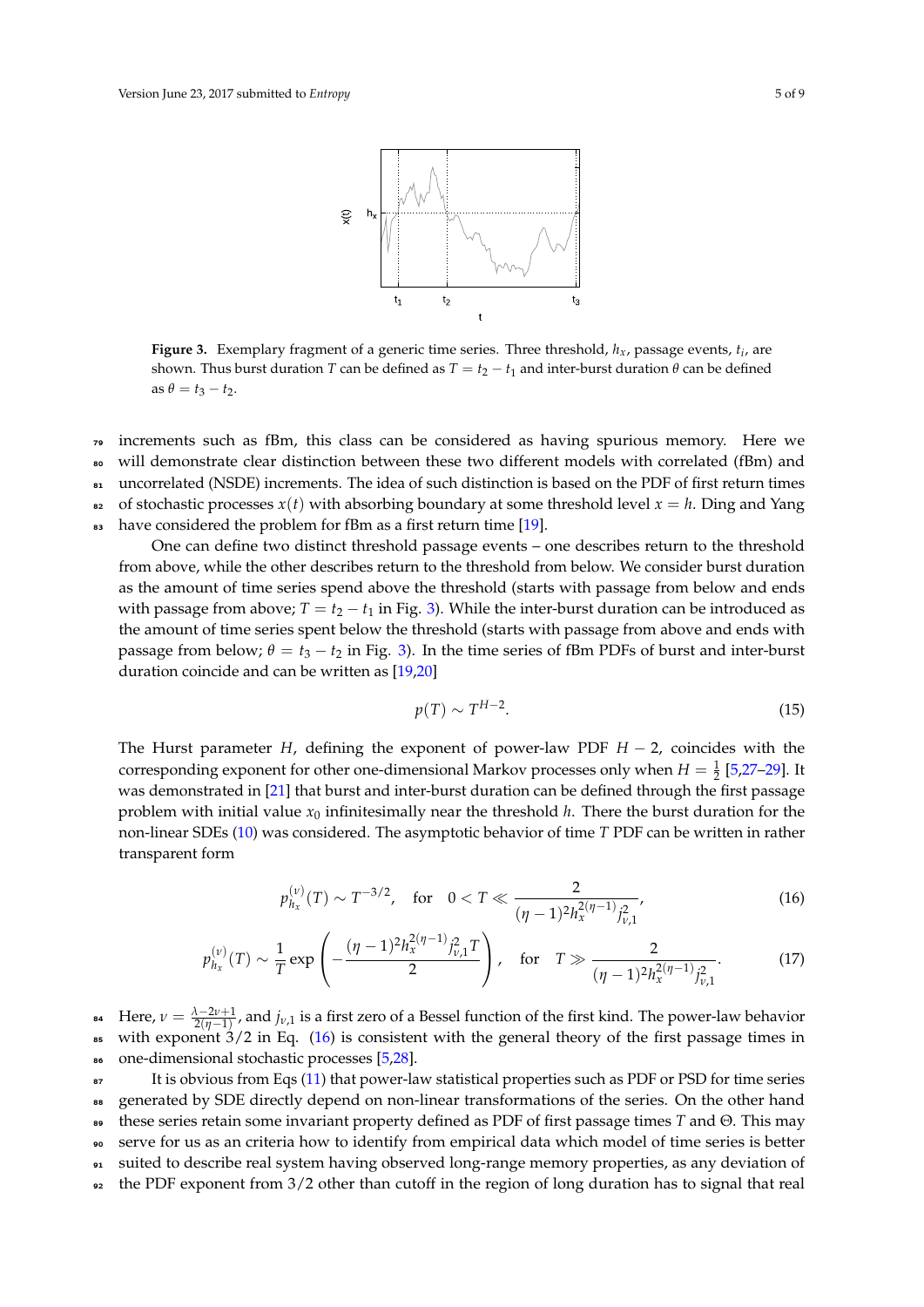<span id="page-5-0"></span>

**Figure 4.** Comparison of PSD ((a) and (b)) and burst duration PDF ((c) and (d)) of time series generated by numerically solving Eq. [\(12\)](#page-2-2) ((a) and (c)) with the ones obtained from fBm with relaxation ((b) and (d)). fBm parameter sets: *γ* = 2 (all cases), *H* = 0.1 (red curve), 0.2 (green curve), 0.3 (blue curve), 0.4 (magenta curve), 0.5 (cyan curve). Eq. [\(12\)](#page-2-2) parameters: *α* = 2, *ε* = 0.6 (red curve), 1.2 (green curve), 1.8 (blue curve), 2.4 (magenta curve), 3 (cyan curve)

long-range memory is present. Thus we investigate here statistical properties of time series generated

by non-linear transformations of SDE [\(5\)](#page-2-1) with transition rates Eq. [\(9\)](#page-2-0), giving SDE [\(12\)](#page-2-2). We demonstrate

in Fig [4](#page-5-0) this clear distinction of fBM and SDE by numerical comparison of PSD and PDF of *T*. Thus

the statistical analyses of burst and inter-burst duration in empirical time series has to reveal whether

signal contains real long-range memory property or such spurious property originates from non-linear

memory less stochastic processes.

 It is worth to define more precisely statistical properties of burst and inter-burst duration in described agent system with imitative behavior as potentially recoverable in real social systems [\[13\]](#page-7-10). In Fig. [5](#page-6-0) we present numerical calculations of PDF for burst *T* and inter-burst *θ* durations with variable values of the threshold *hx*. Our numerical calculations confirm the symmetry of the model for the statistics of burst and inter-burst durations regarding values of threshold *h<sup>x</sup>* on both sides of mid-point *h<sup>x</sup>* = 0.5, where PDFs of *T* and *θ* coincide. Note that fundamental power-law 3/2 is retained for all values of threshold but burst and inter-burst durations have different positions of power-law cut off. More precise analyses confirms that cut off of PDF for burst duration *T* is well described by previously derived exponential form Eq. [\(15\)](#page-4-2). The cut off of inter-burst duration has the similar exponential form, <sup>108</sup> but location is shifted proportionally to the  $h<sub>x</sub>$  deviation from the mid point.

 Observed power-law properties of this model of imitative behavior arise from the power-law properties of non-linear SDEs Eq. [\(10\)](#page-2-3) extensively studied elsewhere []. Note that these properties are in close relation with rapidly developing ideas of non-extensive statistical mechanics and generalized concept of entropy [].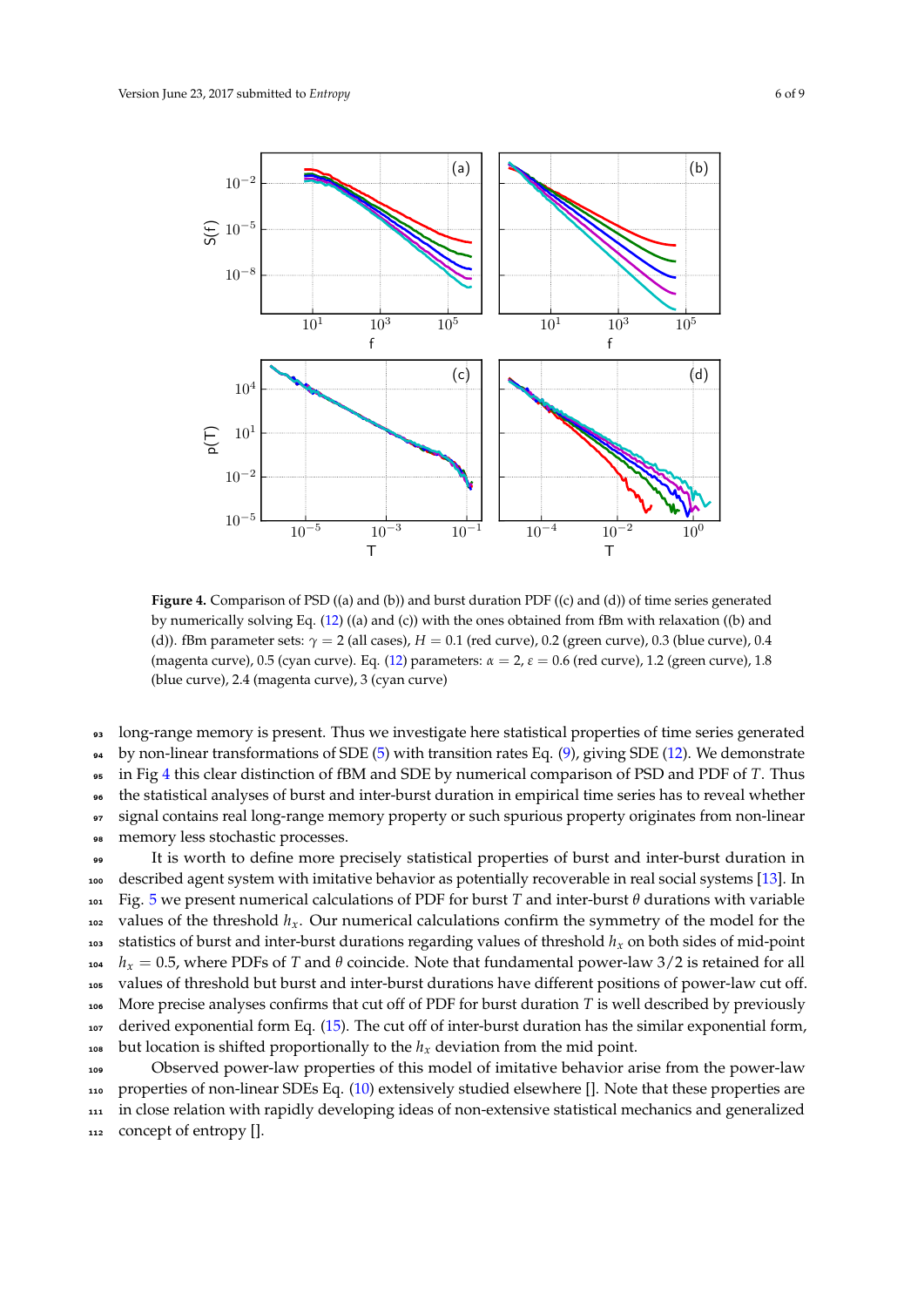<span id="page-6-0"></span>

**Figure 5.** PDFs of burst (red circles) and inter-burst (blue squares) durations of time series, obtained by solving SDE [\(5\)](#page-2-1) with  $\mu$  given by Eq. [\(9\)](#page-2-0), for various thresholds:  $h_x = 0.6$  (a), 0.7 (b), 0.8 (c), 0.9 (d), 0.4 (e), 0.3 (f), 0.2 (g) and 0.1 (h). Parameter set used in numerical simulation:  $\alpha = 2$ ,  $\varepsilon_1 = \varepsilon_2 = 0$ .

#### **4. Conclusions**

 It is widely excepted that fluctuations of volatility and trading activity in the financial markets exhibit slowly decaying auto-correlation and 1/ *f* noise [**? ? ? ?** ]. The discussion whether this slow decay corresponds to long-range memory is still ongoing. The statistical analysis in general is not able to provide a definite answer concerning the presence or absence of long-range memory in finance [**? ? ?** ]. From our point of view, the heterogeneous agent dynamics has to be employed seeking to explain statistical properties of financial time series [\[12](#page-7-19)**?** [,13\]](#page-7-10). Cirtainly, such complex system as finance [\[13\]](#page-7-10) is not the best starting point for conceptual consideration of the long-range memory problem in other social systems. Thus in this contribution we consider much more abstract definition of agent system with imitative behavior leading to the continuing non-equilibrium stochastic fluctuations. Derived SDEs driven by Wienner noise describe Markov processes and can't be treated as suitable to model long-range memory with correlated stochastic increments. Such modeling by stochastic agent systems becomes as an alternative to the stochastic processes driven by fBm. Thus the choice between these two possibilities is the fundamental question for understanding of the observed long-range memory 127 property in many other complex systems.

 The model we investigate here is the generalized version of Kirman's herding model with pairwise global interaction of agents and is directly related to the voter model as well. The introduced additional feedback of macroscopic state on the time scale of interactions lets us to increase the non-linear multiplicativity *η* of SDE, defining properties of PSD for the ratio  $y = \frac{x}{1-x}$ . The retained symmetry of generalized equations makes this choice as preferable among other possible alternatives. From our point of view such modeling first of all is applicable to the financial systems, but is general enough and analytically tractable for other systems with heterogeneous agents.

 Here we prove analytically and numerically that PDF of burst and inter-burst duration of stochastic variable *y* is a power-law 3/2 with exponential cut off for high values of durations. We 137 consider this property as very valuable being very different from fBm process, where PDF of first passage time is dependent on *H*, *p*(*T*) ∼ *T H*−2 [\[19](#page-7-15)[,20\]](#page-7-16). Thus the detailed empirical analyzes of burst and inter-burst durations may serve as a criteria to distinguish two different origins of 1/ *f* noise and long-range memory property. Empirical evidence of the power-law exponent 3/ should be considered as a case of spurious memory, when deviations from this exponent should witness presence of real long-rage correlations. From our point of view the financial markets have to be considered as the social system with imitative behavior and spurious memory arising from the non-linear agent stochastic dynamics [\[12,](#page-7-19)[13\]](#page-7-10).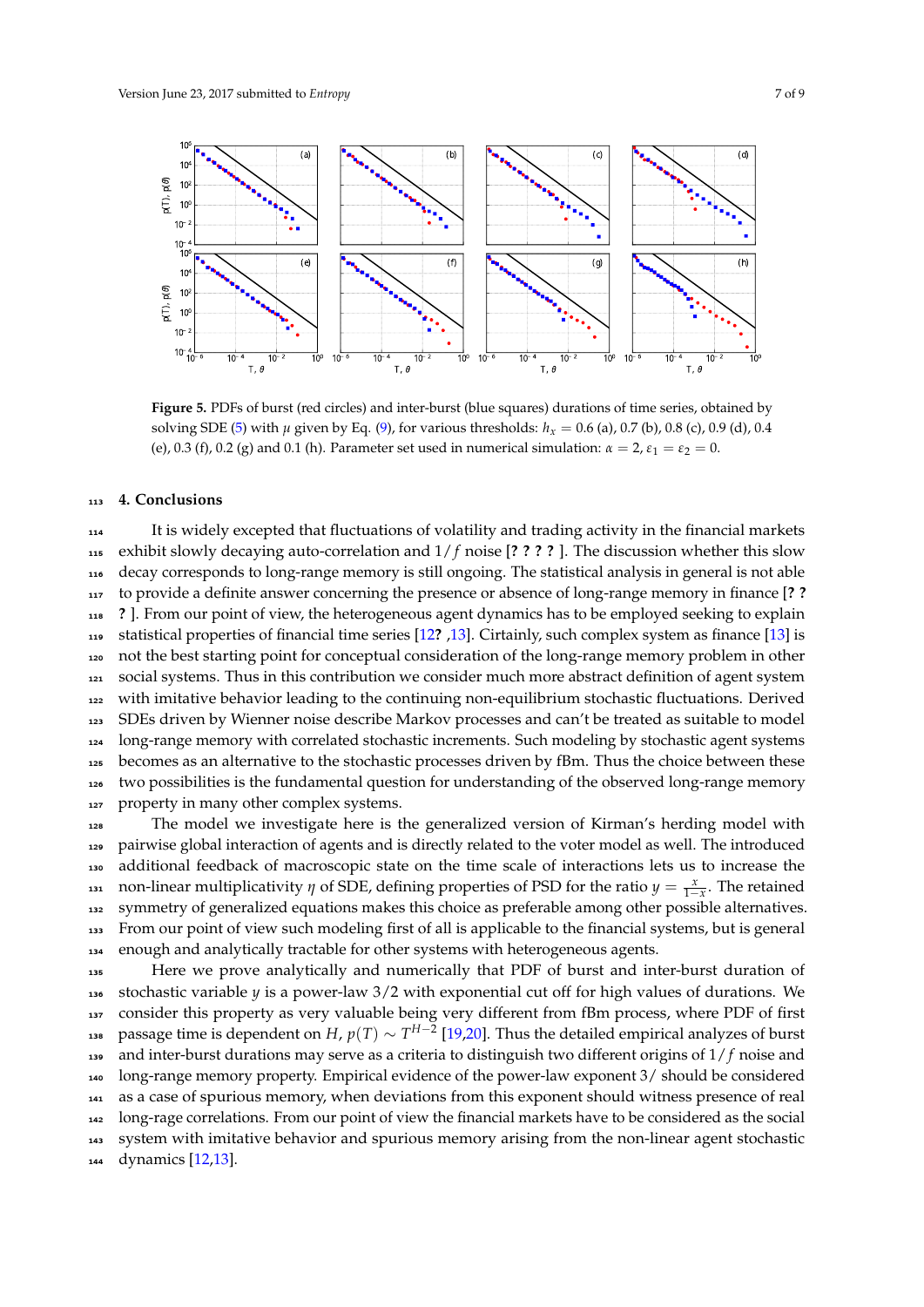**Author Contributions:** V.G. designed and wrote the draft text of paper; A.K. performed all calculations and prepared illustrations; V.G and A.K. discussed and prepared the final version to the paper.

**Conflicts of Interest:** The authors declare no conflict of interest.The founding sponsors had no role in the design

 of the study; in the collection, analyses, or interpretation of data; in the writing of the manuscript, and in the decision to publish the results.

#### **Abbreviations**

- The following abbreviations are used in this manuscript:
- PDF Probability density function
- SDE Stochastic differential equation
	- PSD Power spectral density

#### **References**

- <span id="page-7-0"></span> 1. Blythe, R.A.; McKane, A.J. Stochastic models of evolution in genetics, ecology and linguistics. *J. Stat. Mech.* **2007**, *P07018*, 1–58.
- <span id="page-7-1"></span>2. Glauber, R.J. Time-Dependent Statistics of the Ising Model. *Journal of Mathematical Physics* **1963**, *4*, 294–307.
- <span id="page-7-2"></span>3. Clifford, P.; Sudbury, A. A model for spatial conflict. *Biometrica* **1973**, *60*, 581–588.
- 4. Holley, R.A.; Liggett, T.M. Ergodic theorems for weakly interacting infinite systems and the voter model. *The Annals of Probability* **1975**, *3*, 643–663.
- <span id="page-7-3"></span>5. Redner, S. *A guide to first-passage processes*; Cambridge University Press, 2001.
- <span id="page-7-4"></span>6. Liggett, T. *Stochastic Interacting Systems: Contact, Voter, and Exclusion Processes*; Springer, 1999.
- <span id="page-7-5"></span> 7. Fernandez-Gracia, J.; Suchecki, K.; Ramasco, J.J.; San Miguel, M.; Eguiluz, V.M. Is the voter model a model for voters? *Phys.Rev.Lett.* **2014**, p. 158701.
- <span id="page-7-7"></span><span id="page-7-6"></span>8. Kirman, A.P. Ants, rationality and recruitment. *Quarterly Journal of Economics* **1993**, *108*, 137–156.
- 9. Alfarano, S.; Milakovic, M. Network structure and N-dependence in agent-based herding models. *Journal of Economic Dynamics and Control* **2009**, *33*, 78–92.
- <span id="page-7-8"></span> 10. Aoki, M.; Yoshikawa, H. *Reconstructing Macroeconomics: A Perspektive from Statistical Physics and Combinatorial Stochastic Processes*; Cambridge University Press, 2007.
- <span id="page-7-9"></span> 11. Alfarano, S.; Lux, T.; Wagner, F. Estimation of Agent-Based Models: The Case of an Asymmetric Herding Model. *Computational Economics* **2005**, *26*, 19–49.
- <span id="page-7-19"></span> 12. Gontis, V.; Kononovicius, A. Consentaneous agent-based and stochastic model of the financial markets. *PLoS ONE* **2014**, *9*, e102201.
- <span id="page-7-10"></span> 13. Gontis, V.; Havlin, S.; Kononvicius, A.; Podobnik, B.; Stanley, E. Stochastic model of financial markets reproducing scaling and memory in volatility return intervals. *Physica A* **2016**, *462*, 1091–1102.
- <span id="page-7-11"></span> 14. Mandelbrot, B.; Ness, V. Fractional Brownian motions, fractional noises and applications. *SIAM Review* **1968**, pp. 10:422–437.
- <span id="page-7-13"></span> 15. Bassler, K.; G., G.; McCauley. Markov processes, Hurst exponents, and nonlinear diffusion equations: With application to finance. *Physica A* **2006**, *369*, 343–353.
- <span id="page-7-12"></span> 16. McCauley, J.; Gunaratne, G.; Bassler, K. Hurst exponents, Markov processes, and fractional Brownian motion. *Physica A* **2007**, *379*, 1–9.
- 17. Gontis, V.; Kaulakys, B. Modeling financial markets by the multiplicative sequence of trades. *Physica A* **2004**, *344*, 128–133.
- <span id="page-7-14"></span> 18. Ruseckas, J.; Kaulakys, B. Tsallis distributions and 1/f noise from nonlinear stochastic differential equations. *Phys.Rev.E* **2011**, p. 051125.
- <span id="page-7-15"></span> 19. Ding, M.; Yang, W. Distribution of the first return time in fractional Brownian motion and its application to the study of on-off intermittency. *Physical Review E* **1995**, *52*, 207–213.
- <span id="page-7-16"></span> 20. In *First-Passage Phenomena and Their Applications*; Metzler, R.; Oshanin, G.; Redner, S., Eds.; Springer, 2014; p. 608.
- <span id="page-7-17"></span> 21. Gontis, V.; Kononovicius, A.; Reimann, S. The class of nonlinear stochastic models as a background for the bursty behavior in financial markets. *Advances in Complex Systems* **2012**, *15*, 1250071.
- <span id="page-7-18"></span>22. Risken, H. *The Fokker–Planck Equation: Methods of Solutions and Applications*, 3 ed.; Springer, 1996.